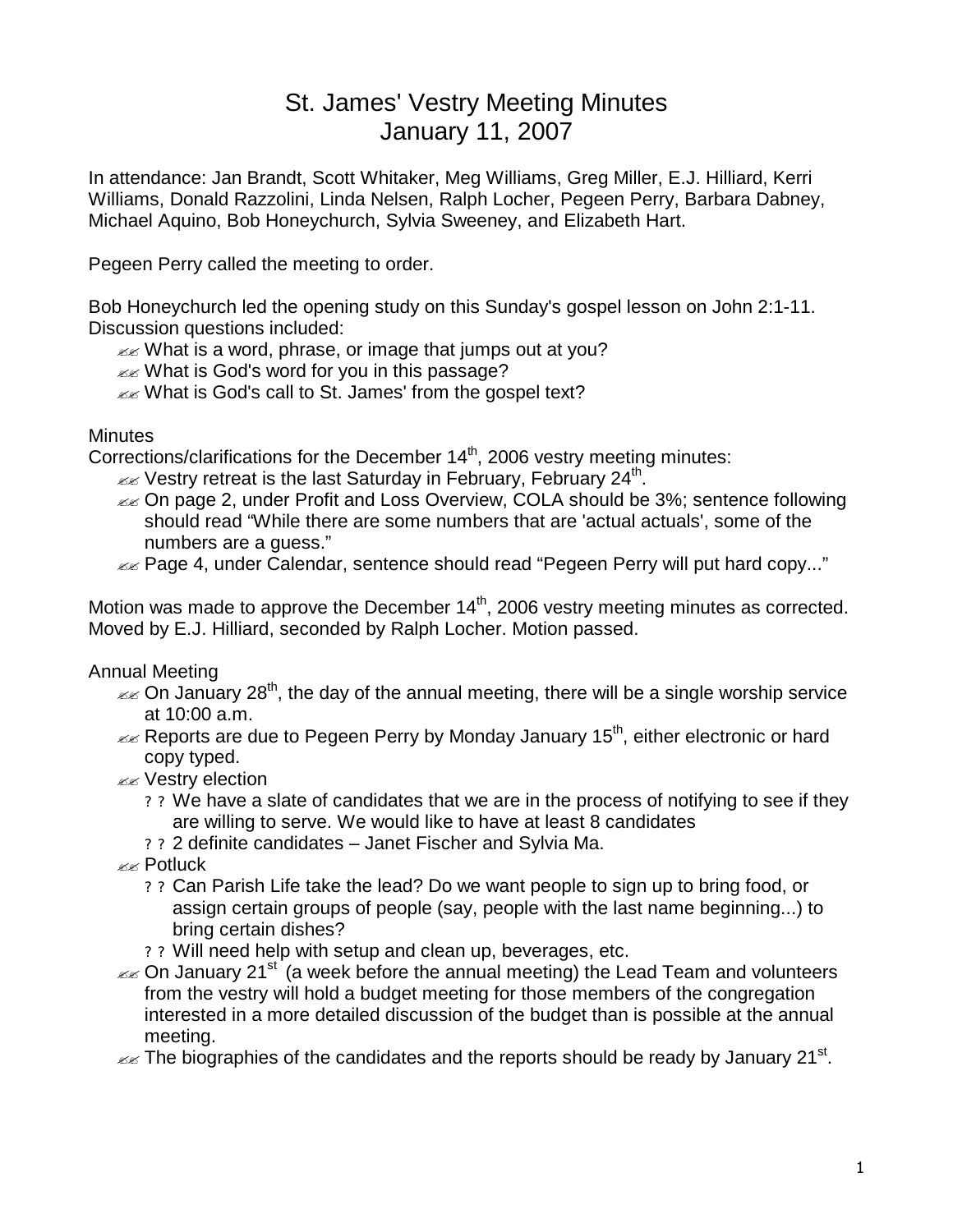## Budget

- $\approx$  Disciple Builders Adult Disciple Builders received a gift of \$600 last year that was used, along with what had been budgeted, for a total of approximately \$1200. The budget amount for Disciple Builders this year should be raised to \$1200.
- $\epsilon$  The Diocesan assessment has gone down (the assessment is based on the last 2 years income).
- $\ll$  Godly Play is under "Children and Families". Worship supplies, kids is for the worship bags.
- $\ll$  Under Associate Rector, continuing education should be \$500; automobile should be \$400.
- $\ll$  Deficit budget of approximately \$35,000 for 2007.
- $\approx$  In 2006, the projected deficit was \$82,000, but we ended up \$467 in the black.

Motion was made to approve the 2007 budget as amended. Moved by E.J. Hilliard, seconded by Donald Razzolini. Motion passed.

Other Budget Discussion

- $\ll$  Building cash available is less, due to major repairs.
- $\ll$  Mortgage and LOC (line of credit) is dwindling. Hope to have mortgage paid off by January 2008.
- $\ll$  Sewer fund is negative fund (in the hole)
- $\mathbb{Z}$  Playground is a positive fund
- $\ll$  Special interest funds (SIF) Jan Brandt suggests changing the name of Memorial Donations 2630-08 to differentiate it from the Memorial Garden. If you have suggestions please let Jan know.

Locher Donation

- ≤≤ St. James' receives a donation from Ralph Locher's mother, \$2000 a year
- $\ll$  In past years this donation was rolled into the general fund
- $\approx$  This year would like to use half the donation for IT upgrades (for example, new accounting software) and half for carts for the folding chairs.

Motion was made to allow the Locher donation to be directed. Moved by Scott Whitaker, seconded by Donald Razzolini. Motion passed.

Motion was made to direct the Locher donation to purchase carts for the folding chairs (\$1000) and for IT upgrades (\$1000). Moved by Linda Nelsen, seconded by Greg Miller. Motion passed.

Cluster Reports

Worship and Christian Formation

- $\ll$  No written report
- $\ll$  Janet Fischer is the new Eucharistic minister and reader scheduler. This was last done by Linda O'Keefe.

Communications and Evangelism

- $\ll$  As submitted.
- $\mathbb{Z}$  Open to new banner(s) if money is donated.